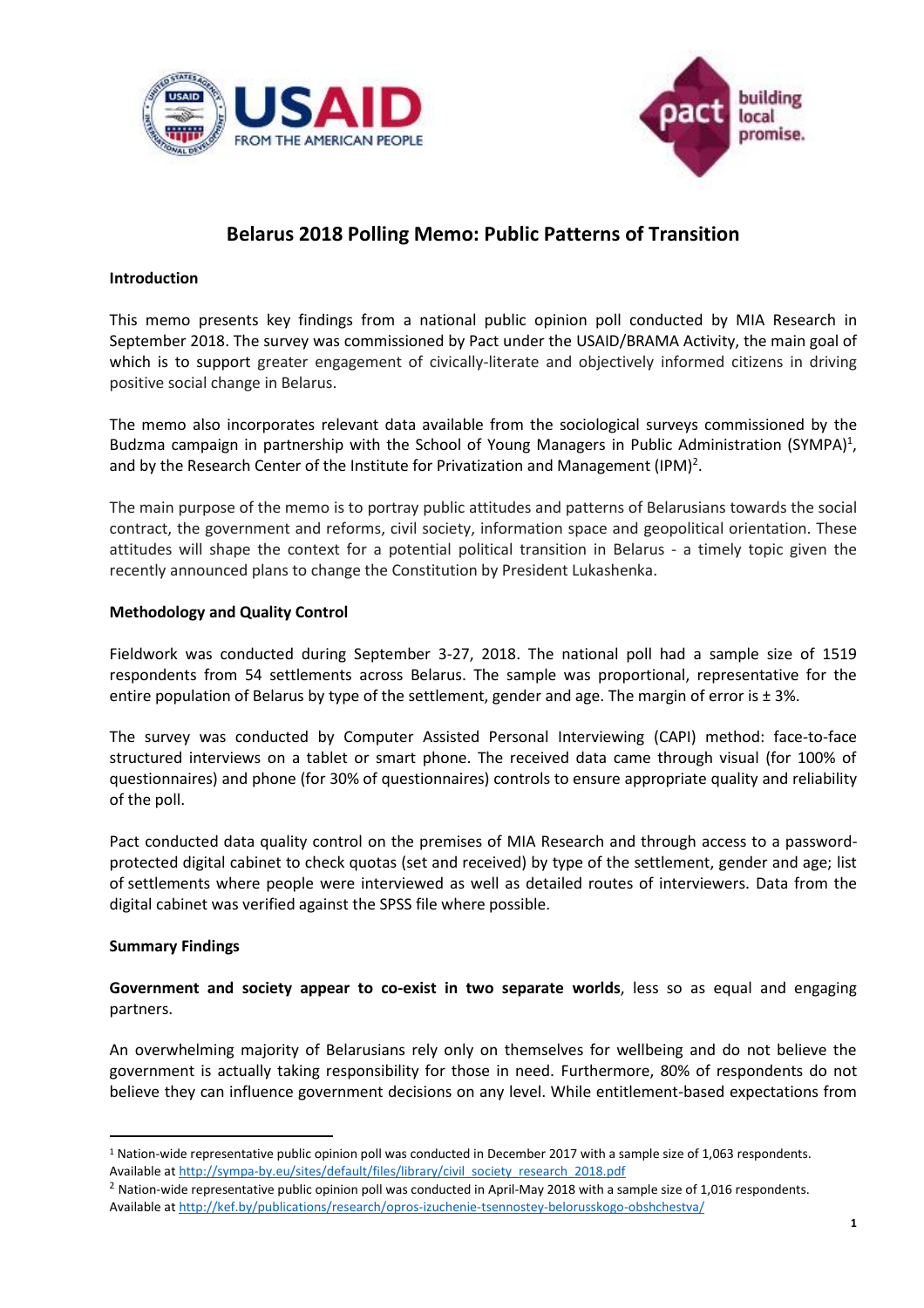the state (healthcare, pension and employment) are high, for the first time in many years public expectation that the state should create conditions for people to make money is a top-two priority.

Despite the finding that **the number of Belarusians supporting market economy has more than doubled over the last 10 years**, the **issue of reforms is a difficult one for Belarusians**. One third of respondents could not decide whether they wanted to see any kind of change at all, and another 19% said reforms were not needed. 32% of Belarusians would like to see liberal reforms, while 17% want to see an even stronger state. Economy and healthcare are the most important areas of reforms for respondents personally, while social protection, healthcare, education and pension system are viewed as key reform priorities for the country. The discrepancy between personal needs and needs of the country supports an earlier finding about self-reliance of Belarusians and dissatisfaction<sup>3</sup> with the current social welfare state system.

The government has been aiming to tame public dissatisfaction by implementing cautious reforms. The state and the society are in agreement as to the pace of change. Out of those who are in favor of reforms, 19% think that change should be implemented under a shock therapy, while 48% prefer gradual transformation. 33% of change proponents are not willing to suffer any negative consequences of reforms.

**Civil society's outreach and communication remains one of key challenges.** 68% of Belarusians know nothing about NGOs and only 18% trust civil society organizations. NGOs are perceived to be at the bottom of institutions, falling far behind government agencies, when it comes to public satisfaction with their openness and transparency. Findings above about self-reliance of Belarusians and their disbelief in institutional solutions are mirrored in relation to civil society: the level of trust in individual activists is nearly twice as high as the level of trust in NGOs as institutions.

**Poor awareness of and trust in NGOs affected the level of civic participation.** Only 3% of Belarusians took part in NGO activities in 2018. Half of those who did not participate in civic actions were either not asked to do so or did not know how to participate. At the same time, 54% of Belarusians are ready to personally participate in solving local community issues – a sizeable target audience for NGOs to work with on the grassroots level. On the other hand, 72% of those who participated in any kind of "publicly beneficial" activity did so because they followed direct orders from their employer or local authorities. This shows a gap between people saying they are ready to participate and actually participating when ordered to do so. Depending on how the questions were phrased, between 51% and 80% of Belarusians did not participate in public life in 2018.

**Media literacy of Belarusians remains low.** Whereas the majority of respondents indicate they face disinformation (70%) and propaganda (60%) in the media, only 9% is verifying the news. Almost half of Belarusians believe that the influence of Russian media in Belarus is weak or non-existent. Television remains simultaneously the most trusted and distrusted media.

**The number one geopolitical choice of Belarusians is to live in an independent state (39%).** Russia, China and Ukraine are viewed as the friendliest countries, while the US is considered the most unfriendly. Respondents ranked aggression on the part of Russia or NATO as the least imminent external threats to Belarus; global economic crisis tops the list.

## **Detailed findings**

 $\overline{a}$ 

## **Social Contract: Locked in the Family**

Belarusians' trust in institutional solutions is low and they are relying mostly on individual approach. According to 75% of respondents, their decisions, choices and behavior determine the quality of their and their family's life (Diagram 1). Government and society co-exist in two separate worlds, not as equal stakeholders or partners. Moreover, according to Budzma/SYMPA survey conducted in December 2017,

<sup>3</sup>[https://news.tut.by/economics/612505.html?fbclid=IwAR1EF\\_AeatgRj20V8uOtukEi5m8EVUtDfQyxqGlayAVZKVBEhPkjJiO9xSE&cr](https://news.tut.by/economics/612505.html?fbclid=IwAR1EF_AeatgRj20V8uOtukEi5m8EVUtDfQyxqGlayAVZKVBEhPkjJiO9xSE&crnd=65337) [nd=65337](https://news.tut.by/economics/612505.html?fbclid=IwAR1EF_AeatgRj20V8uOtukEi5m8EVUtDfQyxqGlayAVZKVBEhPkjJiO9xSE&crnd=65337)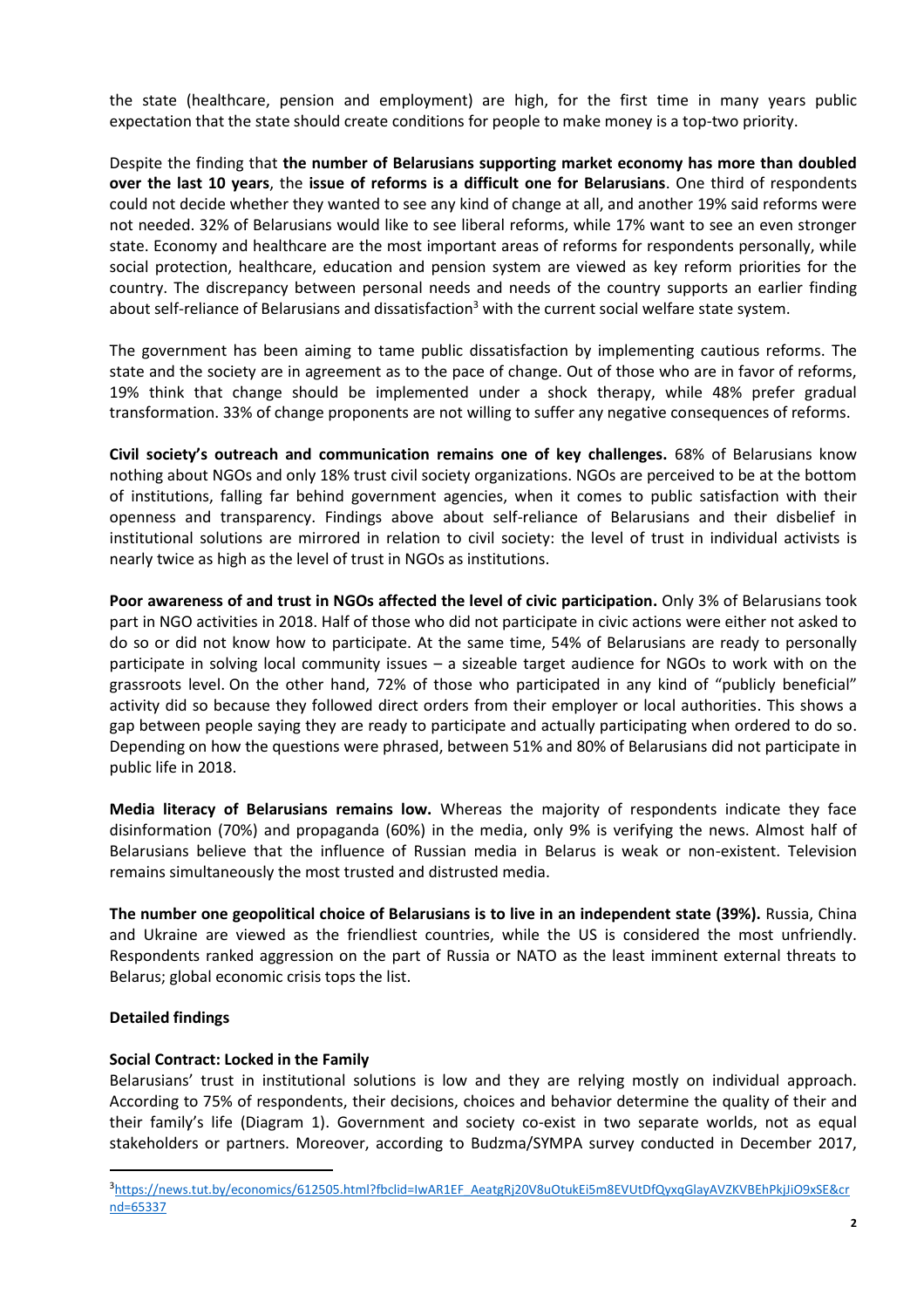when asked to describe the-then current state of affairs, only 25% of Belarusians said the government was actually taking responsibility for their wellbeing and for helping those in need (63% said it was the people themselves).









The evolution of citizens' perception towards the importance of rights and freedoms<sup>4</sup> from 2013 to 2018 shows the gradual, growing demand from the state to observe these rights (Diagram 3). This trend may be crucial toward consideration of political transition, i.e. change of the constitution after President Lukashenka's following term.

> **Diagram #3:** Evolution of citizens' perception of the importance of human rights



<sup>4</sup> <https://nmnby.eu/news/analytics/6792.html>

 $\overline{a}$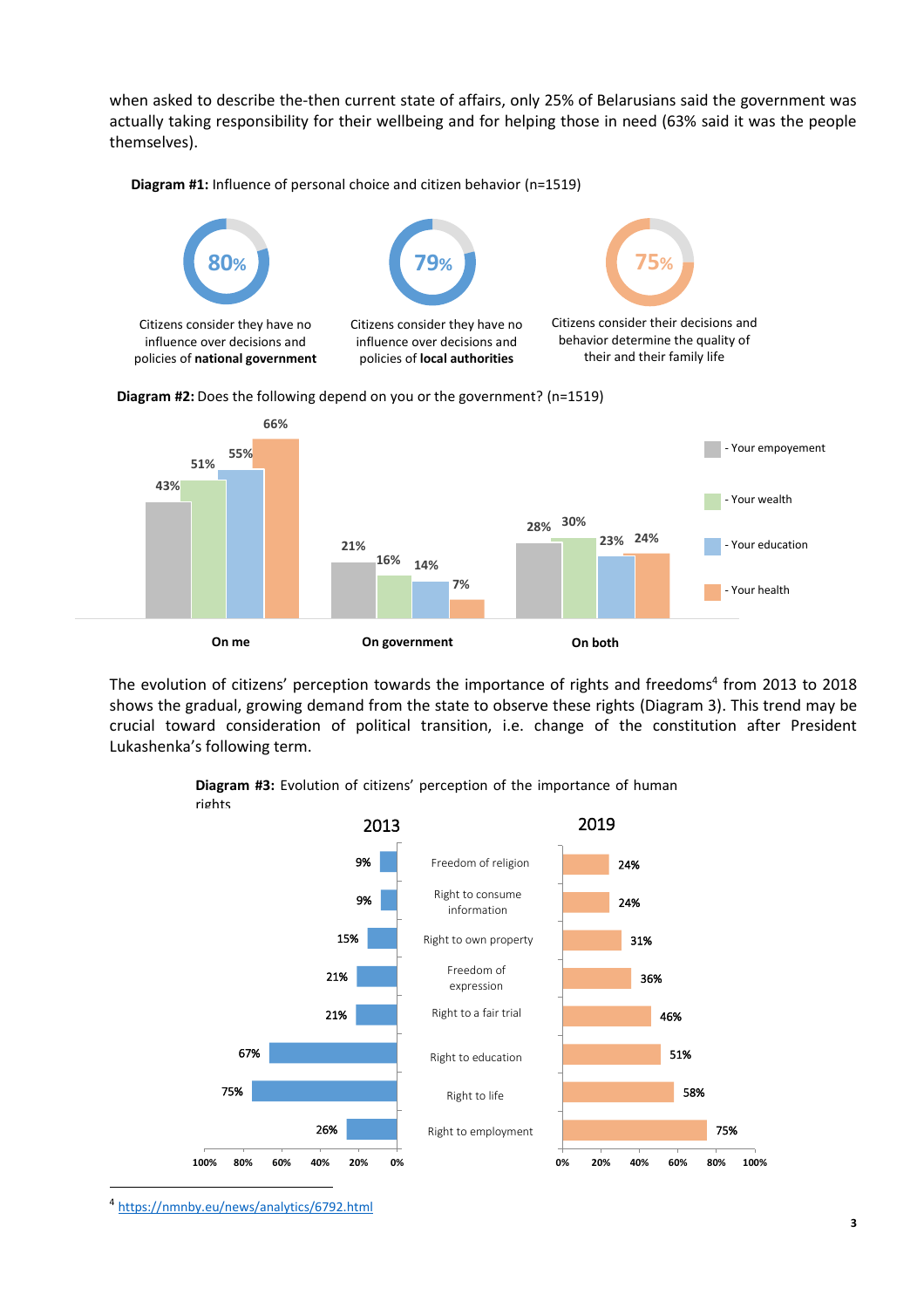## **Expectations from the State: Let Live**

Various surveys show that there is an overall demand for change. The recent IPM survey (Diagram 4) shows a shift in key public expectations from the state, which is now to "create conditions for citizens to make money" over dependence on the state (i.e. entitlement policies). This is followed by expectations of quality medical care, pensions, protection from crime and employment. This may be a sign of frustration and disillusionment with the current governance system.<sup>5</sup> At the same time, Belarusians are not ready to pay the price and do not believe in their influence over policy choices of government at local and national level (see Diagram #1).



**Diagram #4:** Citizens' most important expectations from the state (n=1016)

Just under half (47%) of Belarusians believe the country needs reforms. The majority of these (32%) believe that reforms are needed to decrease the role of the state, while 17% thinks the opposite.

The list of sectors in which Belarus needs reforms underlines disillusionment with the current governance. The same top three themes for reforms needed for the country are important for Belarusians personally: healthcare, economy and pension system (Diagram 5)



**Diagram #5:** Priority sectors for reforms (n=1519)

 $\overline{a}$ 

<sup>5</sup>[https://news.tut.by/economics/612505.html?fbclid=IwAR1EF\\_AeatgRj20V8uOtukEi5m8EVUtDfQyxqGlayAVZKVBEhPkjJiO9xSE&cr](https://news.tut.by/economics/612505.html?fbclid=IwAR1EF_AeatgRj20V8uOtukEi5m8EVUtDfQyxqGlayAVZKVBEhPkjJiO9xSE&crnd=65337) [nd=65337](https://news.tut.by/economics/612505.html?fbclid=IwAR1EF_AeatgRj20V8uOtukEi5m8EVUtDfQyxqGlayAVZKVBEhPkjJiO9xSE&crnd=65337)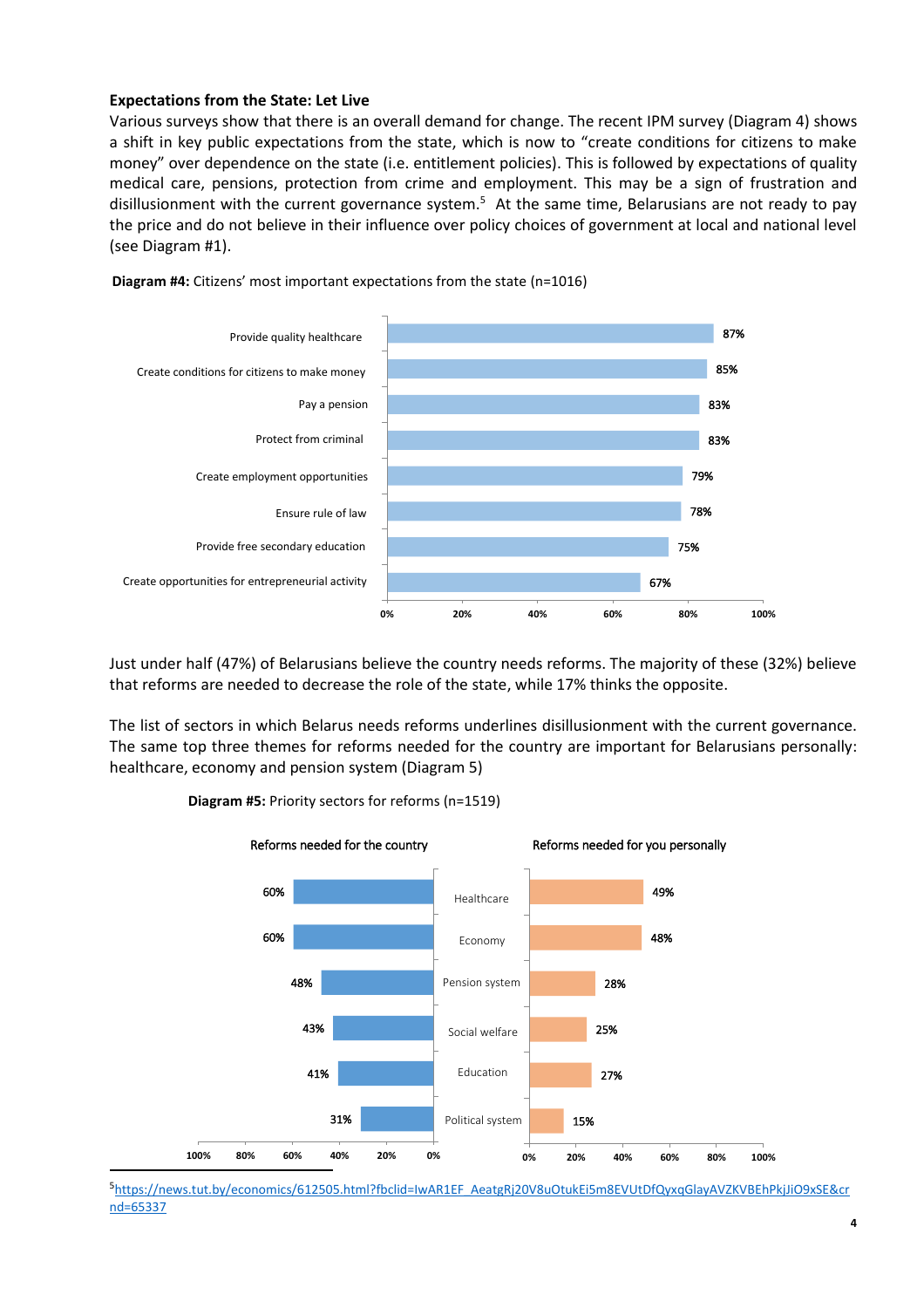However, there are two factors taming dissatisfaction. First, in absence of a credible opposition and due to threat of repressions, dissatisfaction is rarely manifested politically. Second, the government's refusal to engage in shock therapy and slow pursuit of cautious reforms is in line with the majority wish (Diagram 6).



#### **Diagram #6:** Citizens' demand for reforms

## **Civil Society: Awareness and Trust**

Institutionalized civil society continues to be largely unknown and poorly trusted. At the same time independent NGOs are able to compete with GONGOs. As many as 18% of Belarusians trust NGOs, the same percentage as last year, and 14% of respondents trust GONGOs (Diagram 8). The level of distrust of GONGOs is more than twice as high as distrust in NGOs. According to Budzma/SYMPA survey 25% of Belarusians trusted NGOs and 29% trusted GONGOs, although levels of distrust were much higher – 48% and 50% respectively.

Citizens' awareness of NGOs' activity has seen virtually no change compared to last year. Slightly more Belarusians (within the margin of error) are aware of activities of GONGOs. 68% of Belarusians know nothing about NGOs' or GONGOs' work (Diagram 7).



**Diagram #7:** Citizens' awareness of public associations' activity n=1519 **Diagram #8:** Citizens' trust of public associations

In 2018 only 3% of Belarusians took part in activities of NGOs, while 9% participated in activities organized by GONGOs. 9% of Belarusians participated in publicly beneficial activity organized by citizens – almost five times less than in activities organized by authorities.

The majority (50%) did not participate because they were not asked or they did not know how to participate. This points to outreach and communication challenges as well as credibility issues of NGOs.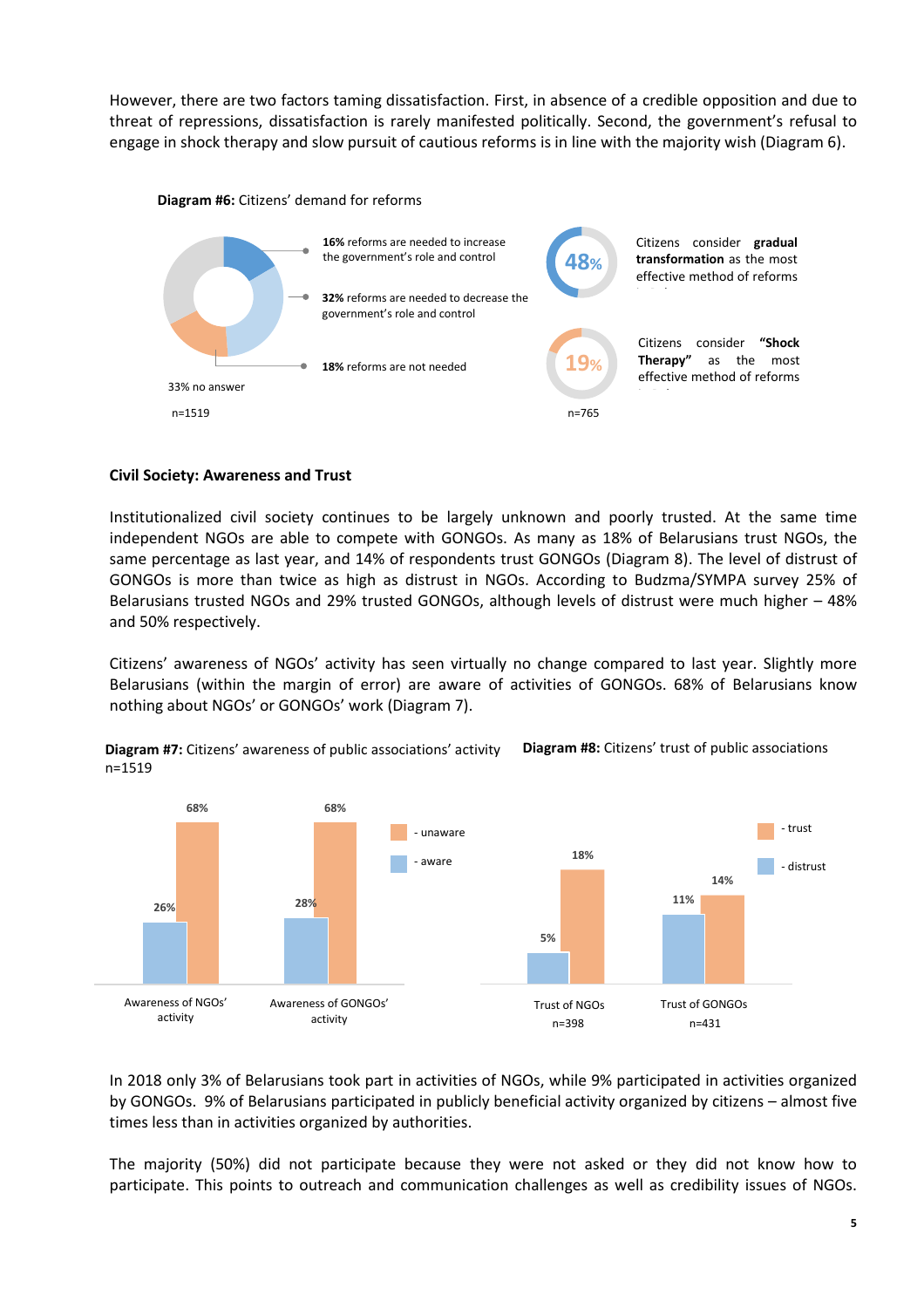72% of those who participated in a "publicly beneficial" activity did so because they followed direct orders from their employer or local authorities.

# **Civic Participation: NGOs and Communities**

Belarusians tend to participate in community-based activities organized by citizens, not by NGOs. Only 6% of Belarusians believe that NGOs are actually dealing with local issues, which correlates with the low level of citizens' participation in NGOs' activities (Diagram 9).

Correspondingly, 80% of respondents do not believe that their choices or behaviors influence policies on local or national levels. The overwhelming perception that authorities should be responsible for dealing with local issues may indicate a level of civic literacy of Belarusians but also that paternalistic attitudes remain strong in Belarus.



**Diagram #9:** Citizens' perception of actors dealing with community issues(n=1519)

At the same time 54% of Belarusians are ready to personally participate in solving local community issues (Diagram 10). Thus, there is a solid potential for civic participation on local level, and grassroots should be considered as best point of entry. This corresponds with Pact experience with CMDF as well as the UNDP`s citizens centered local initiatives.

**Diagram #10:** Potential for participation in solving community issues



Levels of citizens' non-participation and their perceptions of lack of influence over authorities help better understand the state of actual civic engagement in Belarus. Depending on how the questions were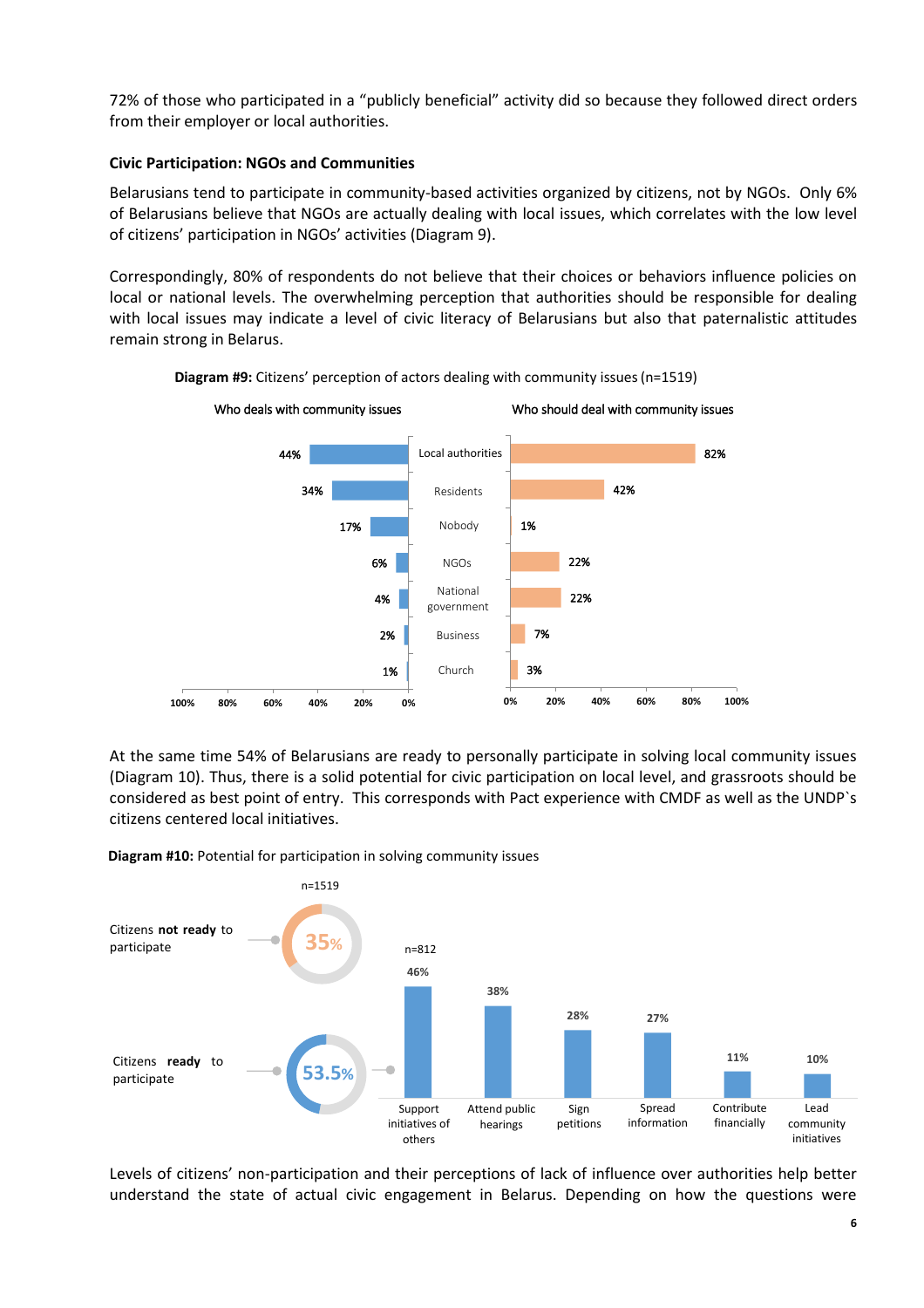formulated, in 2018 between 50% and 81% of Belarusians did not participate in civic life (Diagram 11). Importantly, the largest rate of non-participation is recorded vis-à-vis organized civic or governmentbacked groups. The level of non-participation in activities "organized by citizens" is less, which suggests that Belarusians are more actively engaged with informal civic groups and individual activists. This is supported by data from Budzma/SYMPA survey, according to which 48% of Belarusians trust NGO activists and only 25% trust NGOs.

#### **Diagram #11:** Citizens' non-participation (n=1519)



## **Media Literacy: Low Trust, No Verification**

Current data suggests that media literacy of Belarusians is low. Despite the fact that over 70% of respondents indicate they face disinformation in the media, almost 90% of Belarusians rarely or never verify the news they receive (Diagrams 12 and 13). The majority of respondents do not believe media literacy education in schools is necessary.

**Diagram #12:** Citizens' perception of disinformation in mass media (n=1519)





One quarter of Belarusians do not use Internet to receive news. Television remains simultaneously the most trusted and distrusted media (Diagram 14). Almost half of Belarusians believe that the influence of Russian media in Belarus is weak or non-existent. Western media is believed to have even less influence in Belarus.